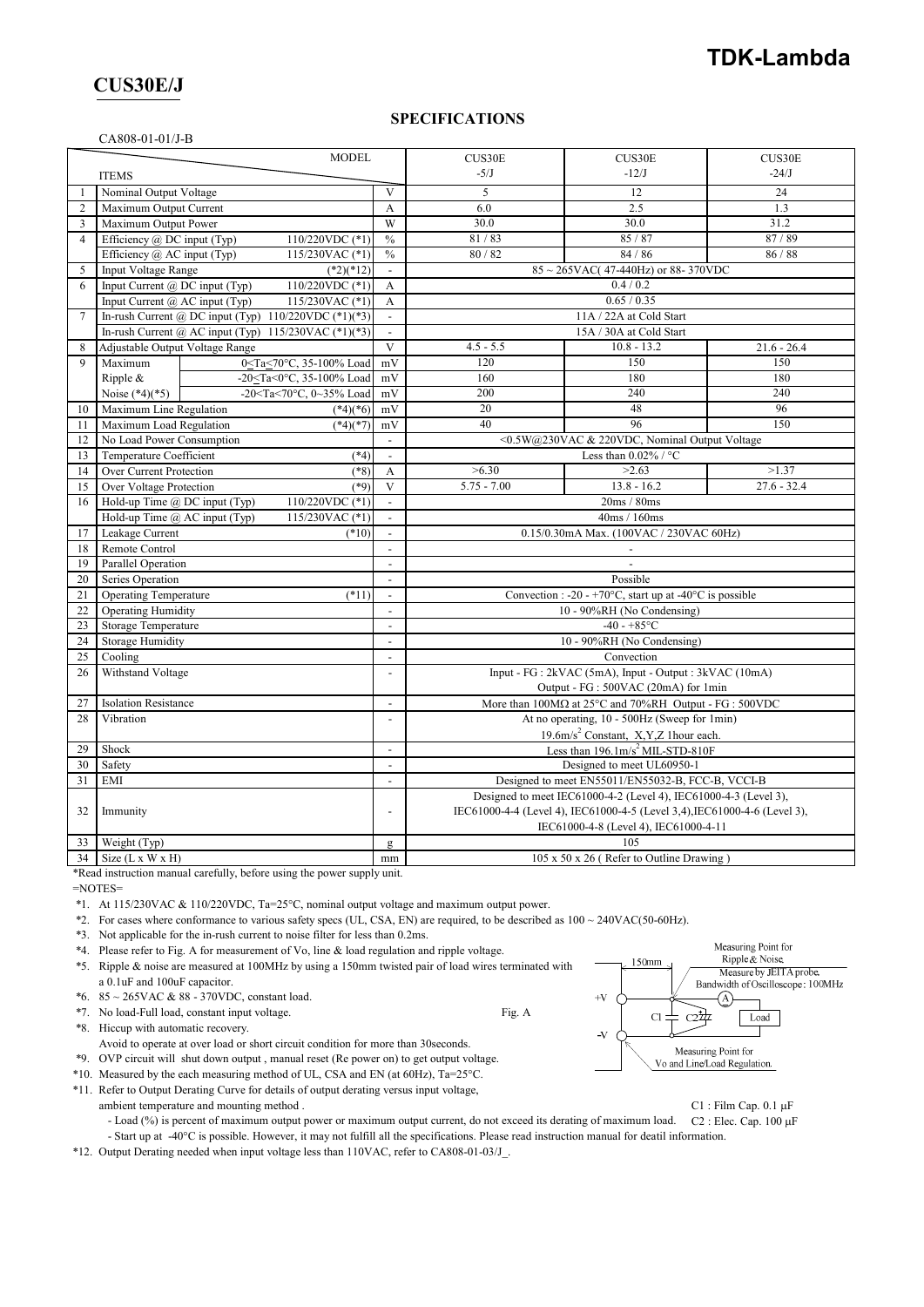# **CUS30E/J**

## **OUTPUT DERATING**

CA808-01-02/J

### \*COOLING: CONVECTION COOLING \*COOLING: FORCED AIR COOLING

| Ta $(^{\circ}C)$ | LOADING CONDITION(%)   | Ta $(^{\circ}C)$ |              |
|------------------|------------------------|------------------|--------------|
|                  | Mounting A, C, D, E, F | Mounting B       |              |
| $-20 - 50$       | 100                    | 00 <sub>1</sub>  | $-20 - 60$   |
| 60               |                        |                  |              |
| 70               |                        |                  | Air Velocity |

### \*COOLING: CONVECTION COOLING \*COOLING: FORCED AIR COOLING



| Ta $(^{\circ}C)$ | LOADING CONDITION(%)       |
|------------------|----------------------------|
|                  | All Mounting (A,B,C,D,E,F) |
| $-20 - 60$       | 100                        |
|                  |                            |

Air Velocity≥0.7m/s: Air must flow through component side.